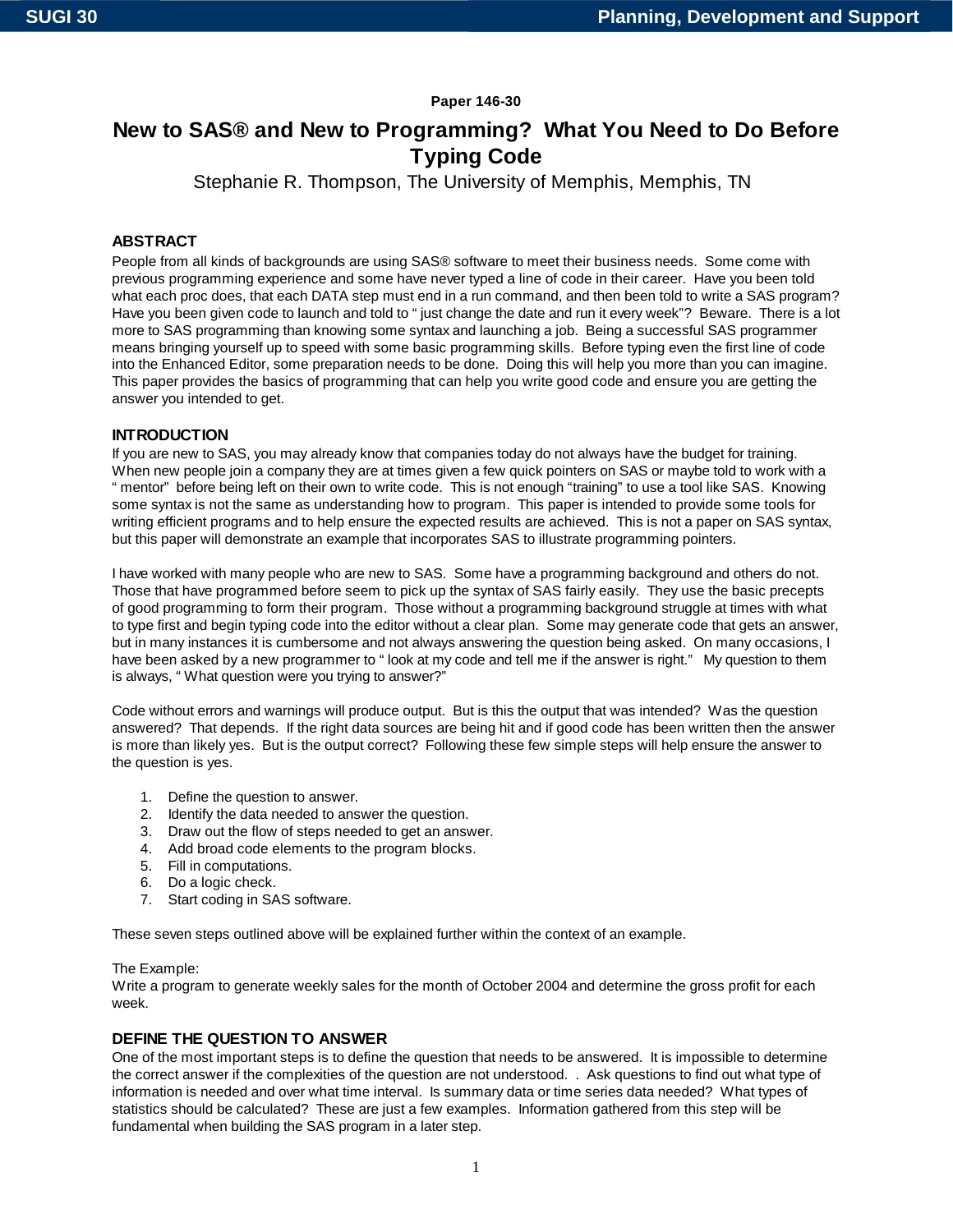## **IDENTIFY THE DATA NEEDED TO ANSWER THE QUESTION**

This is the step where data sources and specific variables are identified. You need to know where to get the data in order to start answering the question. Are the data in one table or many tables? Are the tables in SAS datasets or do you need to import the data from another source? Sometimes there are multiple sources for the same data. For example, there may be one inventory table that has a weekending inventory and another table that has a current inventory. Which one should be used? Snapshot tables (i.e., the weekend inventory) tend to run faster than live tables with changing data. Also, using a static table allows the results to be reproduced each time the program runs. If the answer needs to come from the live tables, the program may run a bit slower and the results can change each time the program runs.

In the example problem, there is a table called dsales.sas7bdat that contains daily sales. This table includes item number, quantity sold, and retail price for each day. Cost data, needed to calculate gross profit, is in the table called cost.sas7bdat and it includes item number and cost. The common element between the tables is item number. This is how the two data tables will be combined.

### **DRAW OUT THE FLOW OF THE STEPS NEEDED TO GET AN ANSWER**

Flowcharting is the term that was used when I took my first programming classes in college. In formal flowcharting, there are special shapes to use for each function and a lot of terminology to remember. Using fancy templates or special drawing software is not necessary. Flowcharting can be accomplished with nothing more than scrap paper and a pencil. The main point of this step is recognizing and understanding the logical flow for your program.

This step is where the flow or sequence of the program is physically laid out. How things come together and what happens next is shown graphically. This visual aid makes it much easier to spot inefficiencies and bad logic. Add the variable names that you need from each table and what is carried along in each step. This will keep table sizes smaller by not carrying along variables that are not used. Additional details will be added to the drawing further on.

Use broad program blocks to identify each step in solving the problem. Think of the program blocks like steps in a path. Draw as many blocks necessary to get the answer and describe the steps well so that it is apparent what each step is accomplishing. A block called "get data" is not specific enough. Calling this block "get sales data from dsales.sas7bdat on shared drive" is much clearer.

The drawing on the next page depicts how the flow chart would be drawn and labeled: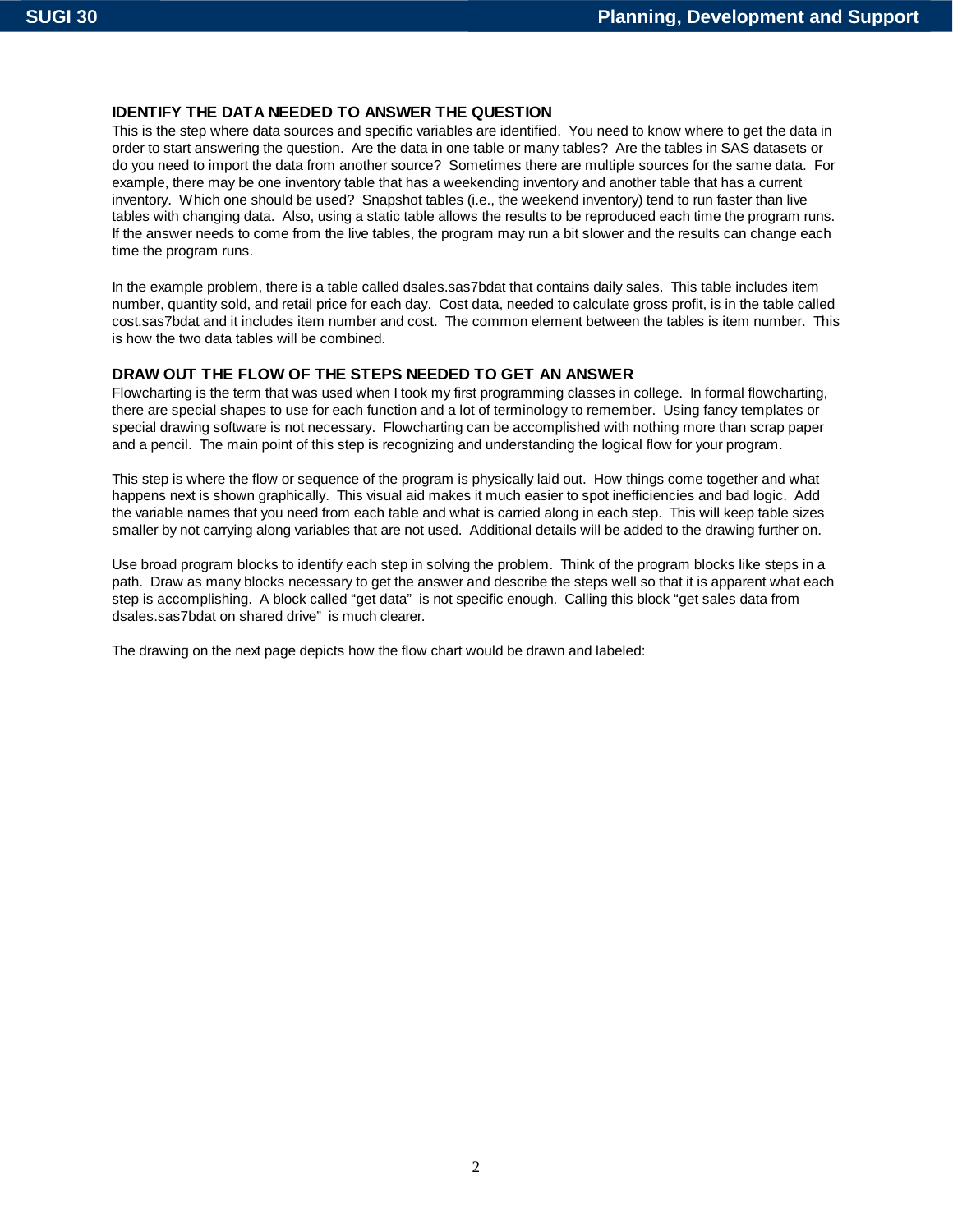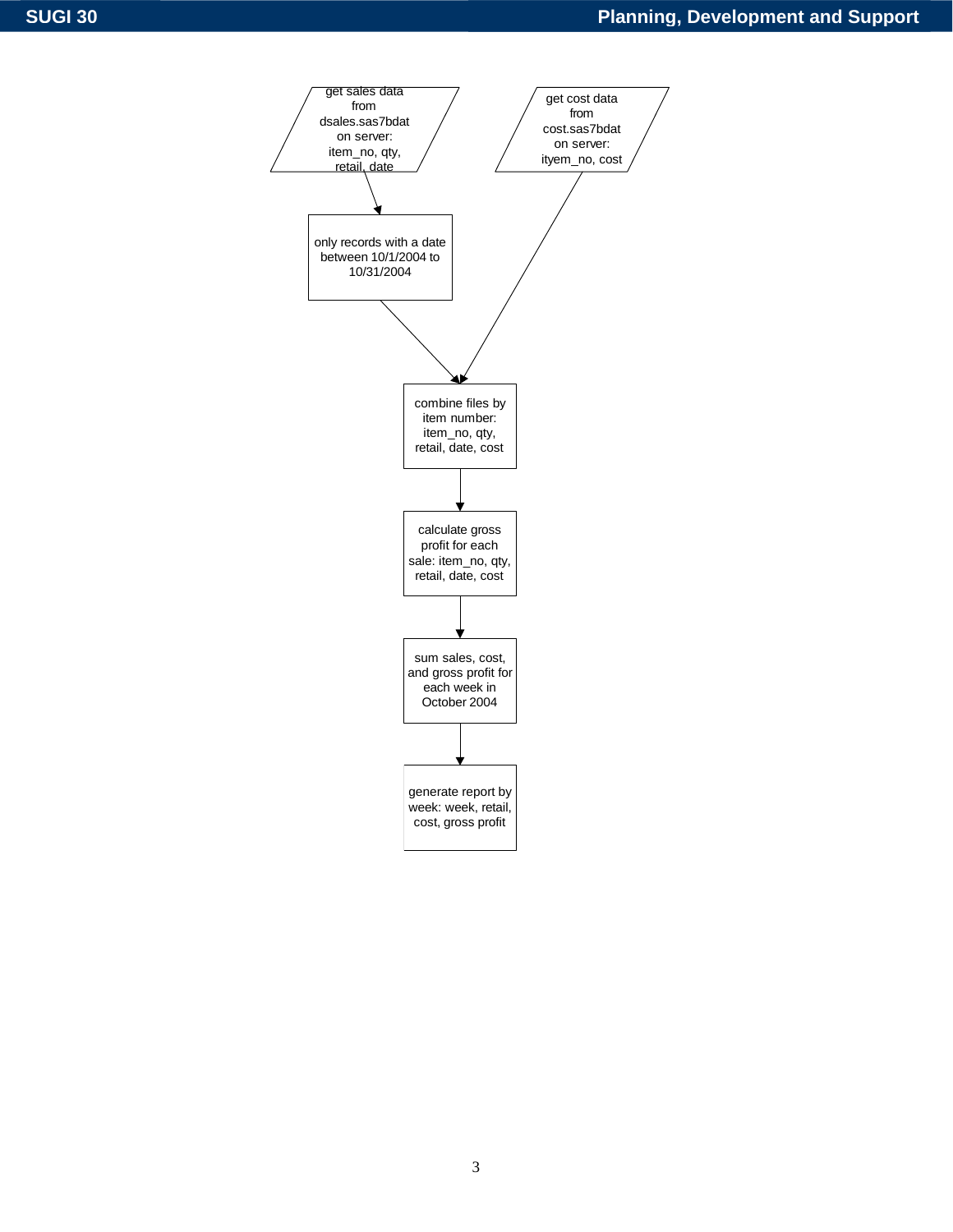## **ADD BROAD CODE ELEMENTS TO THE PROGRAM BLOCKS**

The next step is to identify the SAS procedure or other type of SAS code for each step in the drawing. Sometimes this is referred to as pseudo code. This is the first time that SAS is being used in the process of developing this program. You are not writing full code here; just note broadly what is being used in each block. Use terms like "PROC SQL," "PROC UPLOAD," and "DATA step to calculate loss." Choose the code that seems best. If you prefer SQL to a merge then the SQL should be identified. Use the name of the main part of the proc or other element on the drawing. Do not try to fill in all of the needed code or syntax.

The following flowchart has been updated to include the code elements.

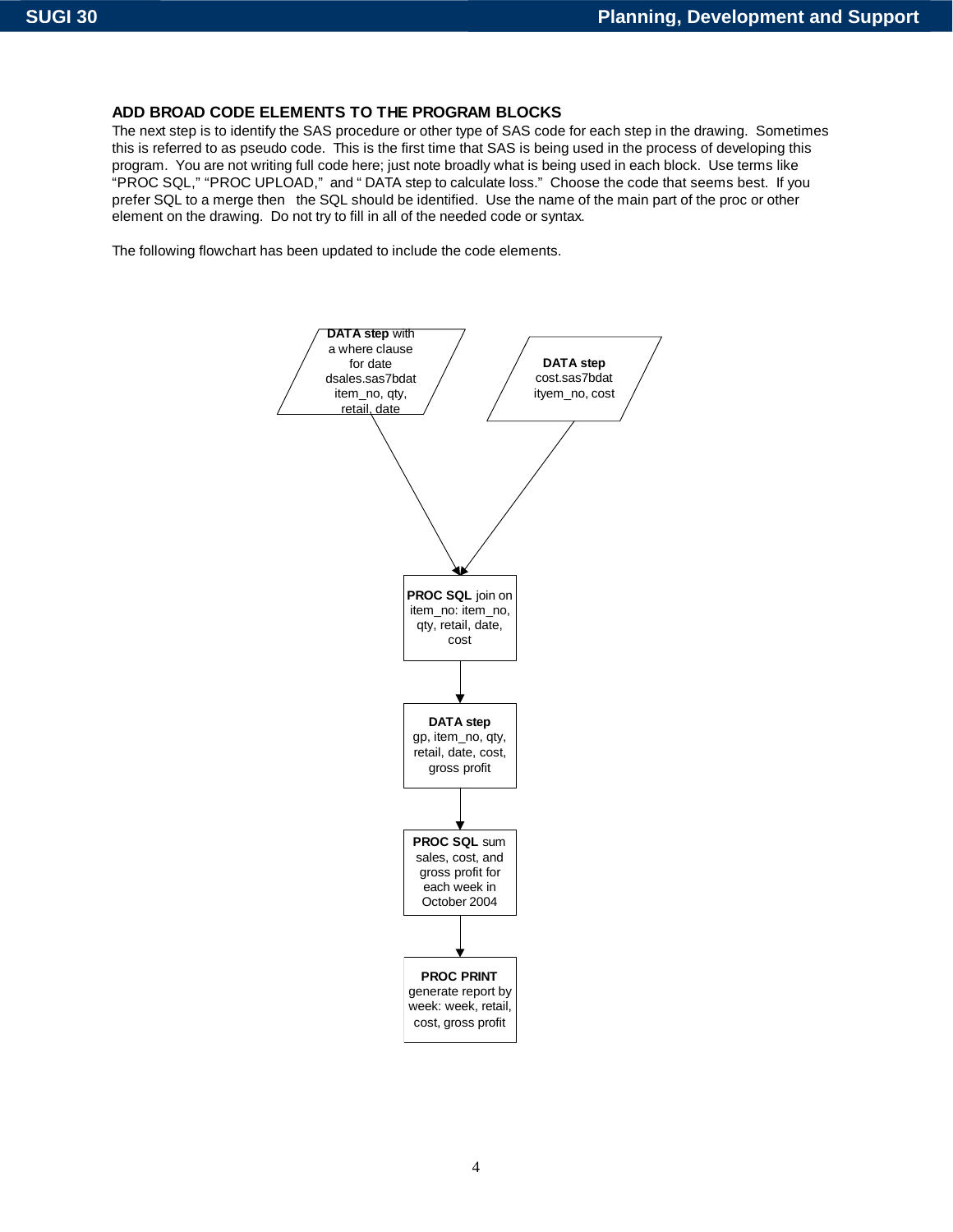### **FILL IN ANY COMPUTATIONS**

This simple step identifies any other actions occurring in the program. Included here are mathematical operations and the use of functions (i.e., max, min, average) or calculations generating a new variable. Identify the names of any new variables you are creating (i.e., gp for gross profit) and list them along with the other variables.

In the example, gross profit needs to be calculated. The equation gross profit = total retail dollars – total cost dollars will be used.

The computations are added to the following drawing: